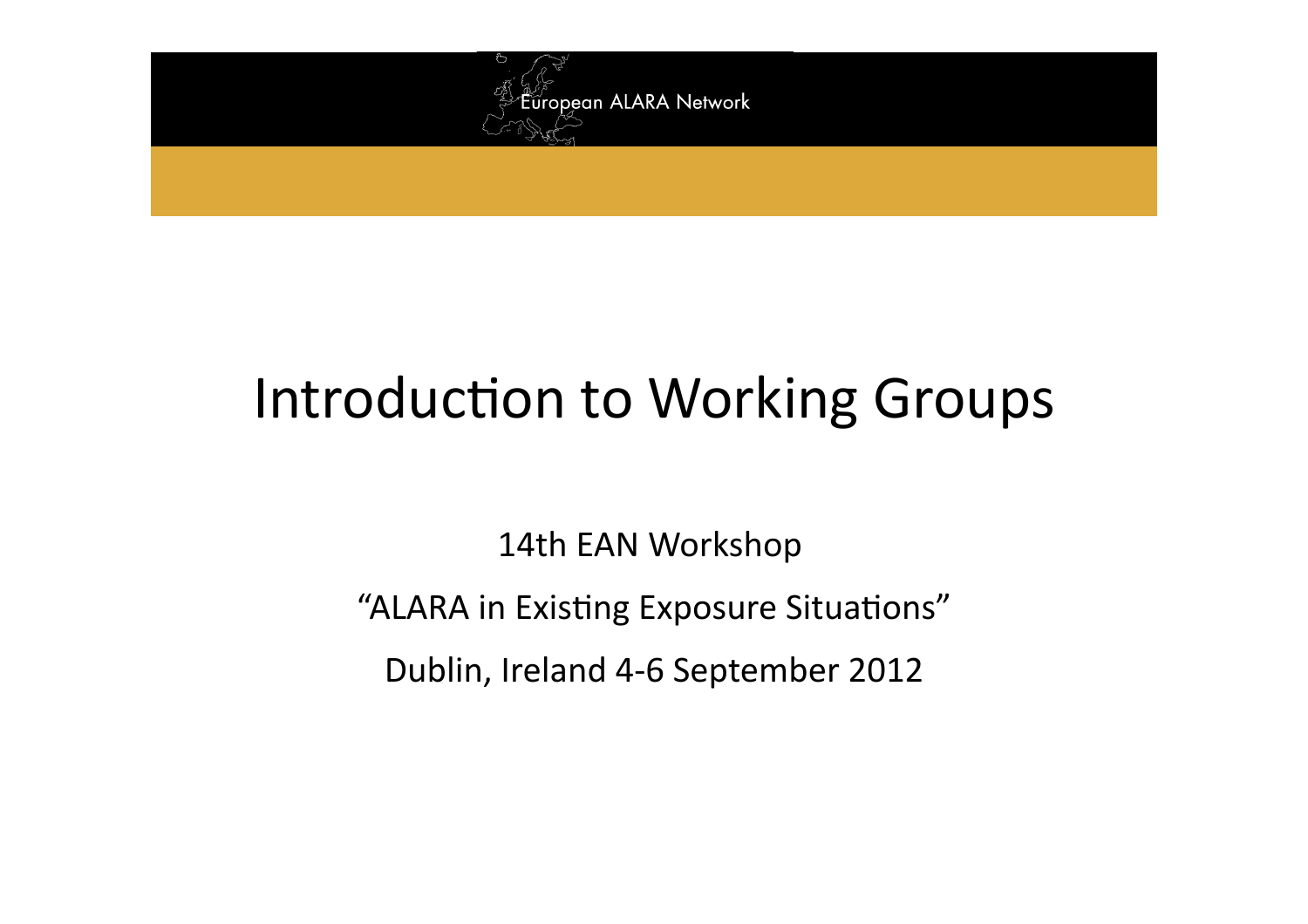

### **Working Group Topics**

- 1. ALARA challenges and practicalities at the national and regional level
- 2. Considerations in choosing reference levels
- Economic and technical factors, and endpoints of  $3.$ optimisation
- 4. Societal factors and stakeholder engagement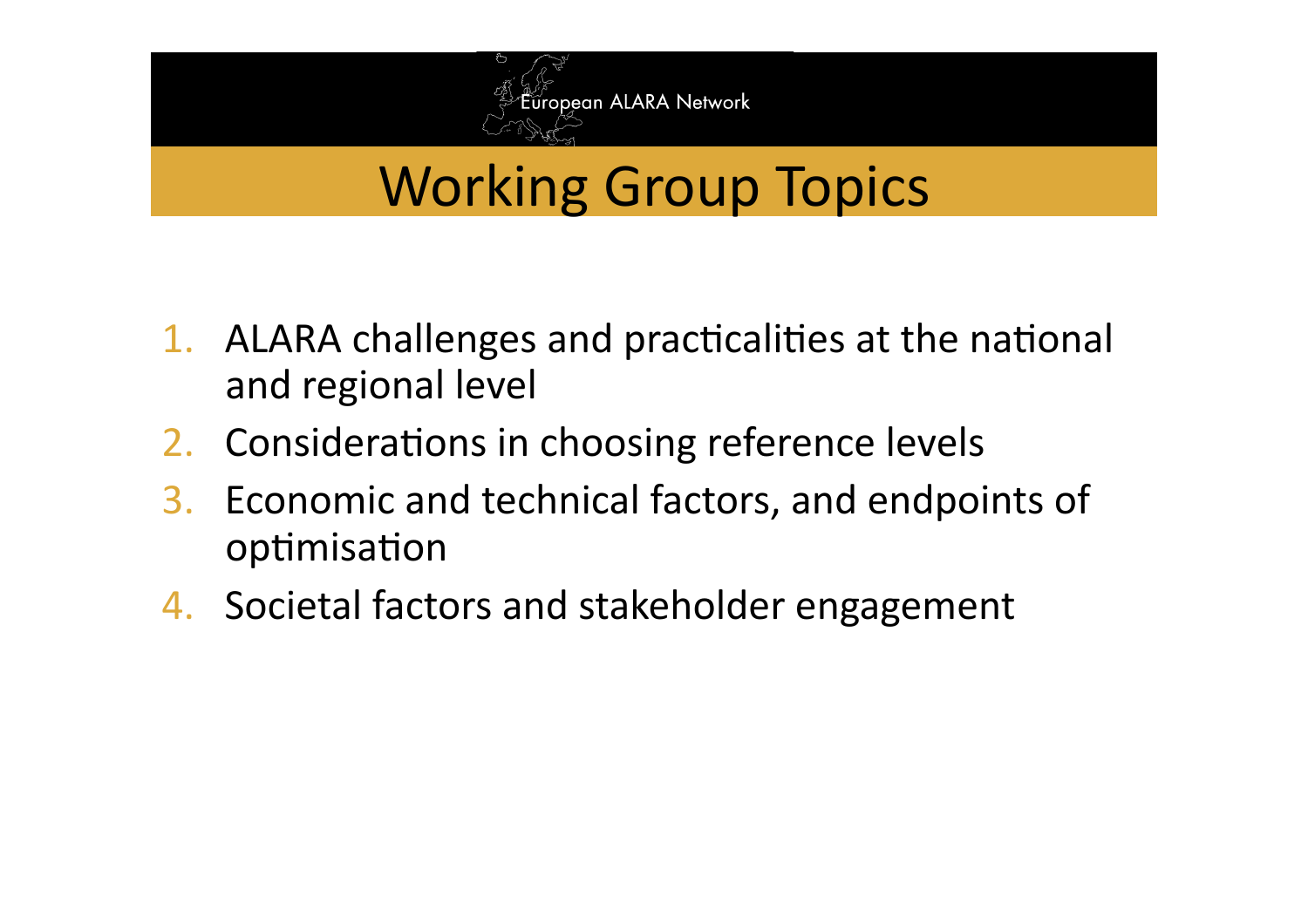

### WG1: ALARA at the national and regional level

- How can a system of protection be applied to situations that are not normally subject to regulatory control, eg Rn in homes? Who should be responsible for implementing this?
- Who decides when an emergency ES becomes an existing ES? What criteria are used to make this decision?
- When is it appropriate to set national reference levels, and when should regional (or even site-specific) levels be used?
- What can be done when protection is not achieved, eg where doses are not reduced below the agreed reference levels?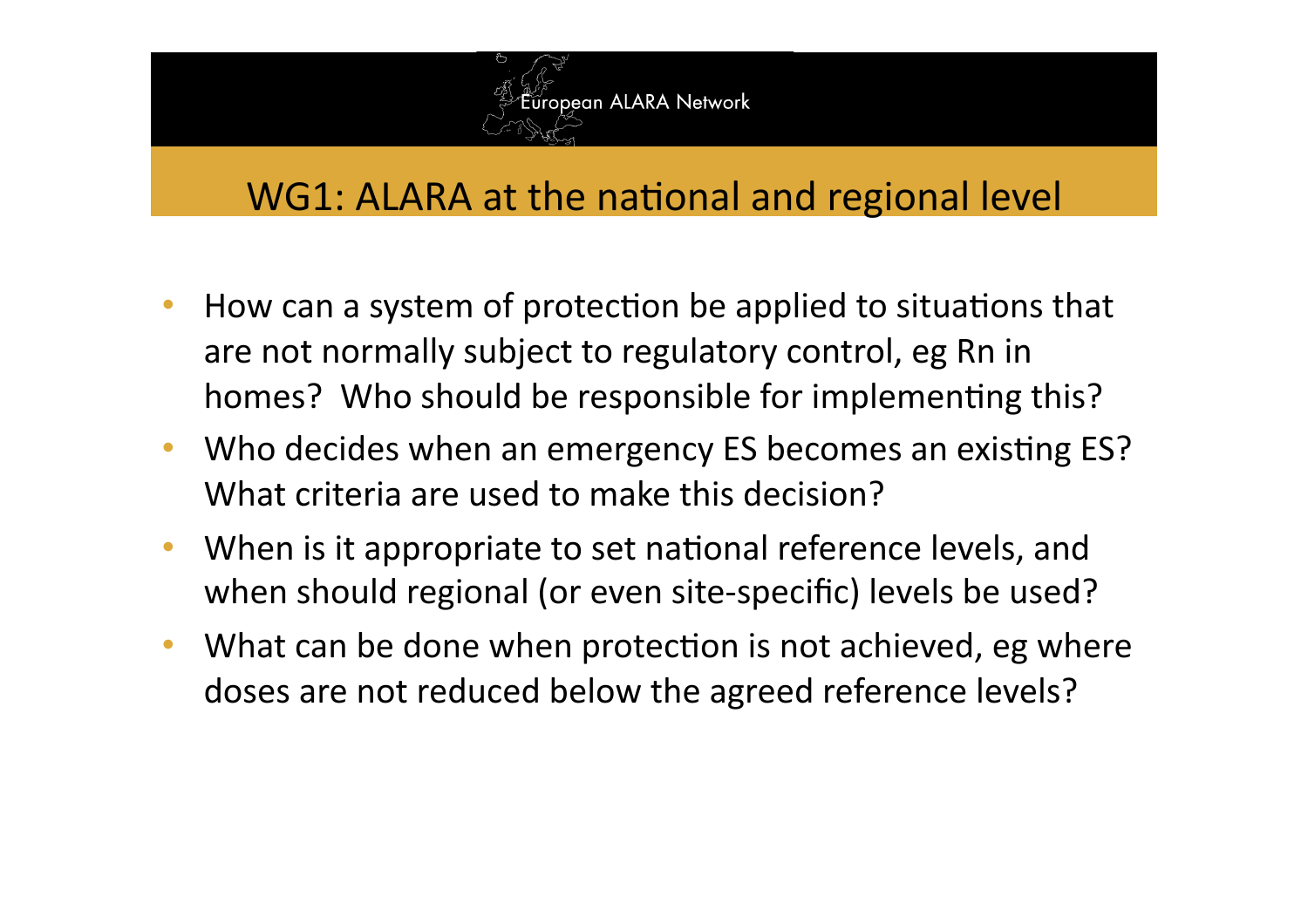

### WG2: Choosing reference levels

- What are the most important factors to consider when setting RLs?
- Should RLs always be set in terms of annual effective dose? What about potential or probabilistic exposures?
- What would be suitable DRLs?
	- for a legacy NORM site
	- for a post‐nuclear emergency scenario
	- for air crew? Etc.
- To encourage ALARA, do we need also need to establish a "target DRL", ie to indicate when ALARA is achieved?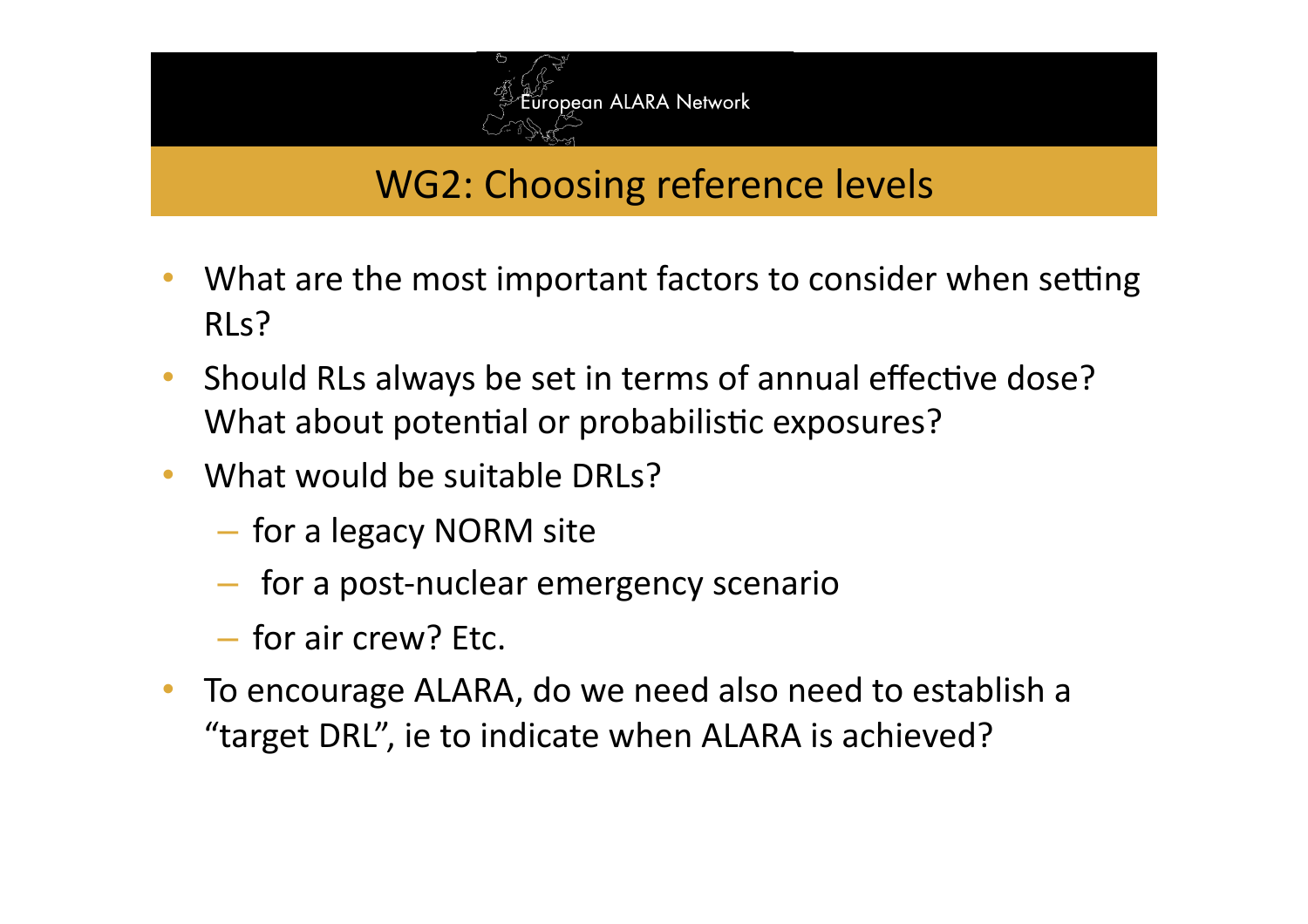

#### WG3: Economic and technical factors. Endpoints of optimisation

- How should the "ALARA process" work in practice?
	- $-$  a selection from several options based on predicted residual dose?
	- A single or repeated process?
- How practical is this for Rn in homes, or cosmic rays?
- Is there a role for CBA? If so, what is the cost of the man-Sv? And should this be adjusted, eg for different stakeholders such as home owners?
- How do you determine that exposures are ALARA, ie when do you stop? Is this limited by the practicalities of measurement and dose assessment?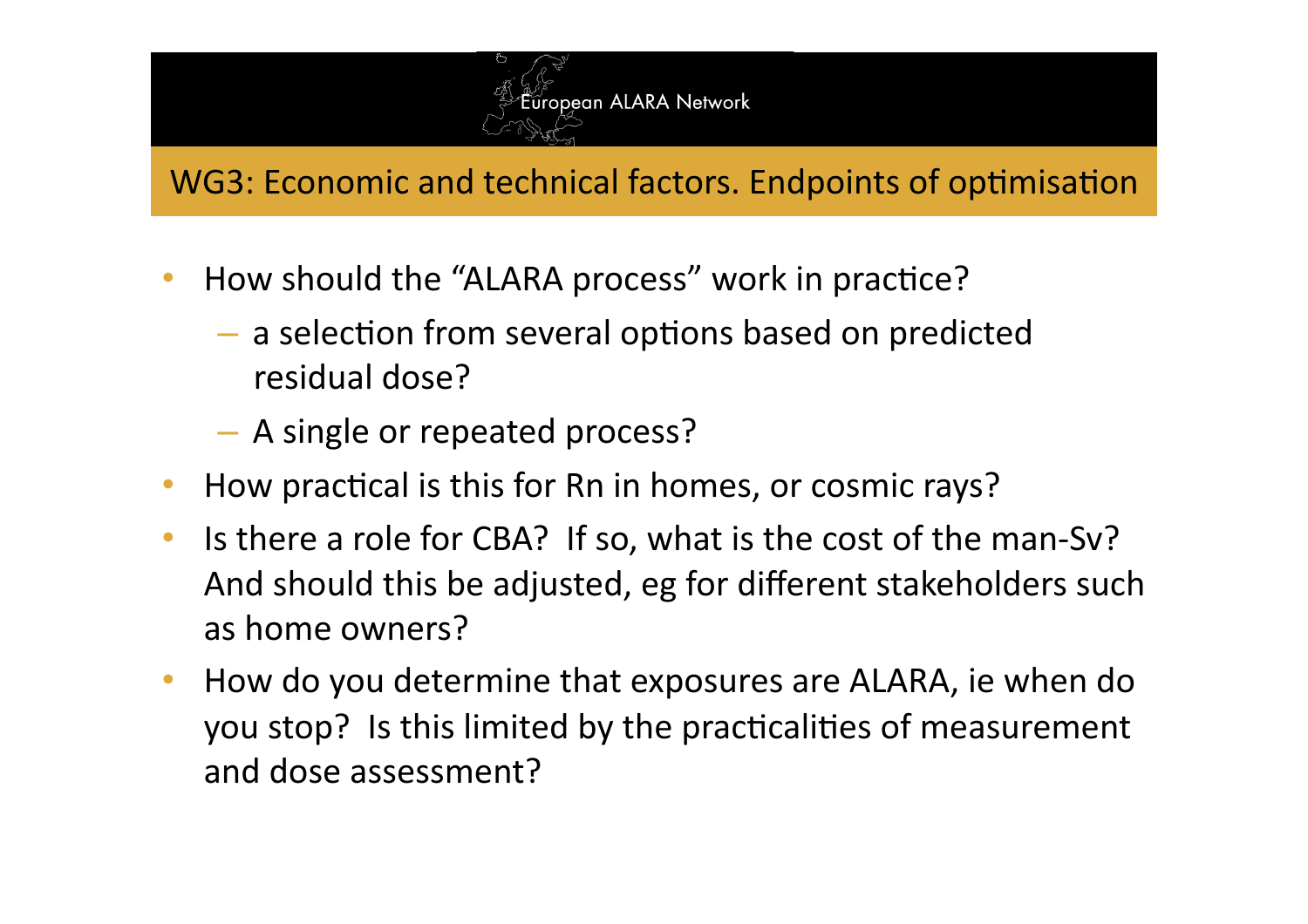

#### WG4: Societal factors and stakeholder engagement

- Existing ES are often public exposure situations  $-$  what role do the public have in determining the system of protection?
- How can the use of different dose criteria for different ES be explained, eg to the public and the media?
- If the public have much greater concerns over (say) postemergency exposures than from natural sources, how much should this be taken into account in the optimisation process?
- What should be done if there is a fundamental disagreement between different stakeholders?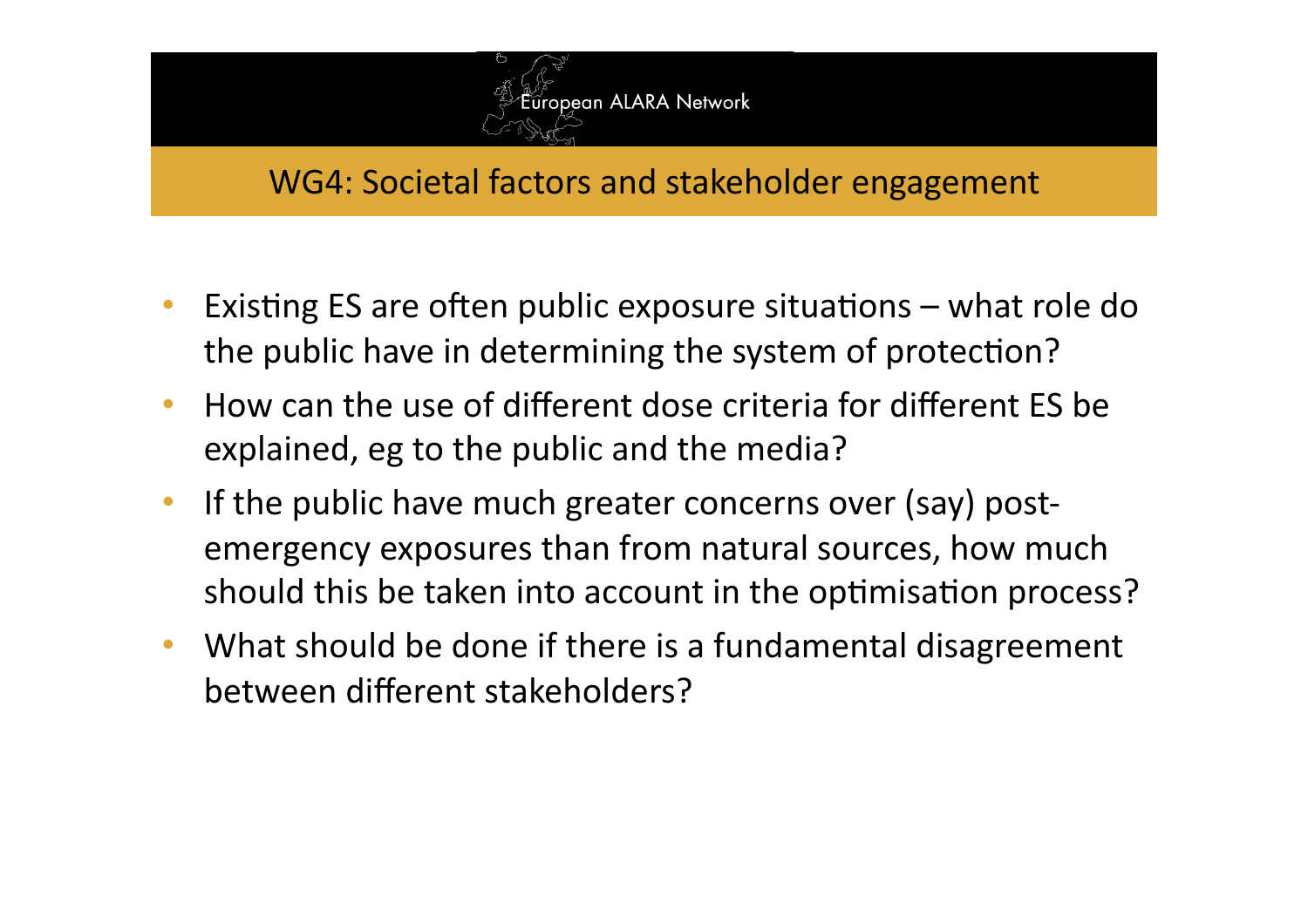

# Working Group Timetable

- Tuesday 15:15-17:30
	- $-$  Introductions
	- Preliminary discussions
	- Post-session meeting with WG representatives?
- Wednesday 14:45-17:00
	- Final discussions
	- Preparation of recommendations (PowerPoint)
	- $-$  Final meeting with WG representatives?
- Thursday
	- 9:30‐10:30 WG report back
	- Long coffee break!
	- $-11:30-12:30$  Conclusions and recommendations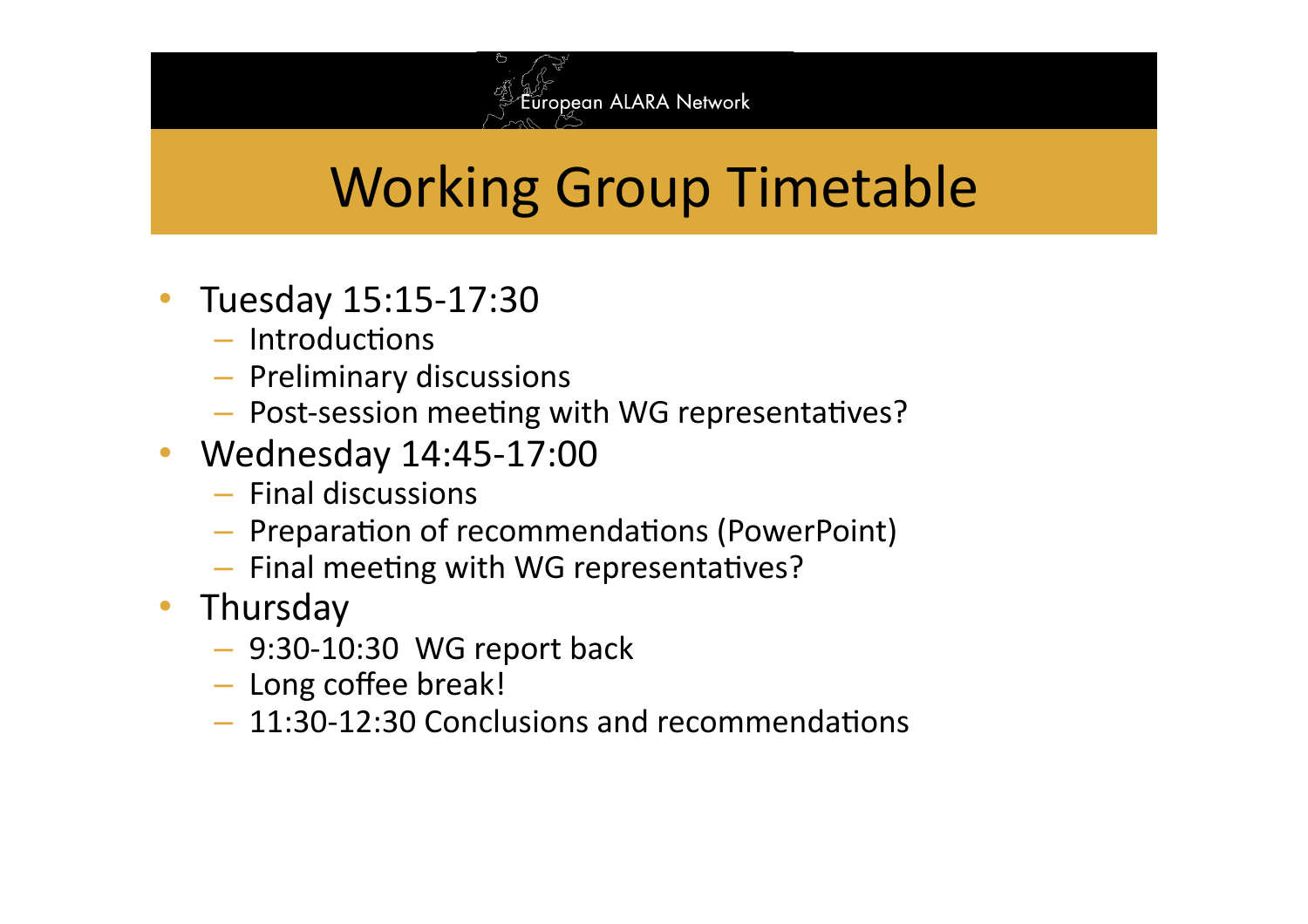

## Working Group Notes

- $\cdot$  Representatives from each group
	- Chairperson
	- Rapporteur
- Topics
	- Do not limit yourselves!
- Recommendations **(3 4 per group)** 
	- By end of Day 2 copy to Peter Shaw
	- PowerPoint (few slides)
	- $-$  Recommendation and stakeholder(s)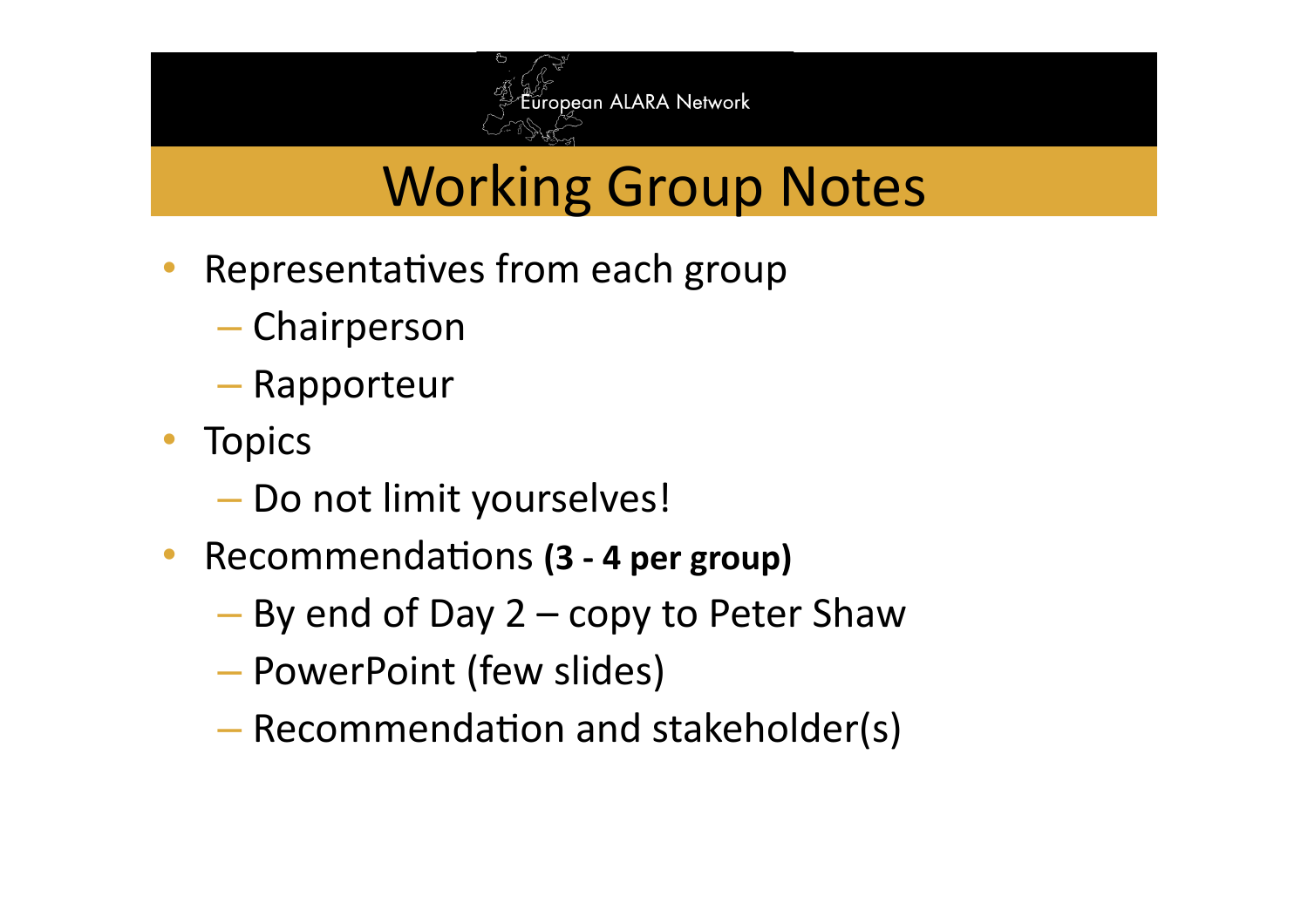

## Working Group Chairpersons

- 1: J Brown
- 2: P P Haridasan
- 3: J F Lecomte
- 4: T Kenny